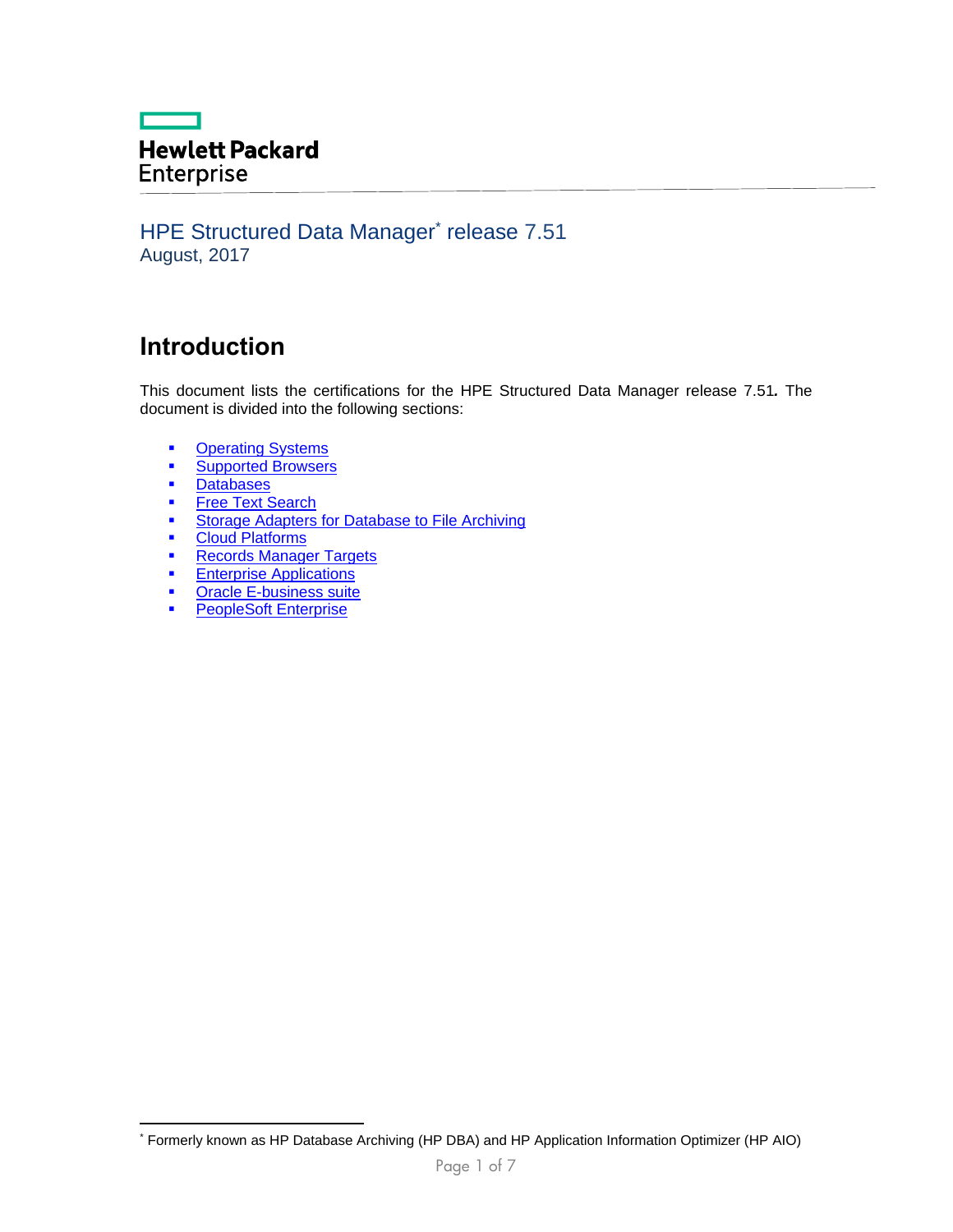# **1. Operating Systems†‡**

### *Platform*

#### Linux

Red Hat ES 6.8 Linux (x86-64) Red Hat ES 6.5 Linux (x86-64)

### Windows

Windows Server 2012 (x64) Windows 8 (x64)

### *Designer*

#### **Linux**

Red Hat ES 6.8 Linux (x86-64) Red Hat Enterprise Workstation 6.5 Linux (x86-64)

#### Windows

Windows Server 2012 (x64) Windows 8 (x64)

## <span id="page-1-0"></span>**2. Supported Browsers**

| <b>Internet Explorer</b> |
|--------------------------|
|--------------------------|

IE 11

**Others** 

Chrome

Firefox

-

<sup>†</sup> If the UNIX, Linux or Windows operating system is not supported for a component of HPE Structured Data Manager, check with your HPE SDM Product Marketing/Management representative.

<sup>‡</sup> Structured Data Manager software is certified with the Operating systems and will not be explicitly certified with any virtualization software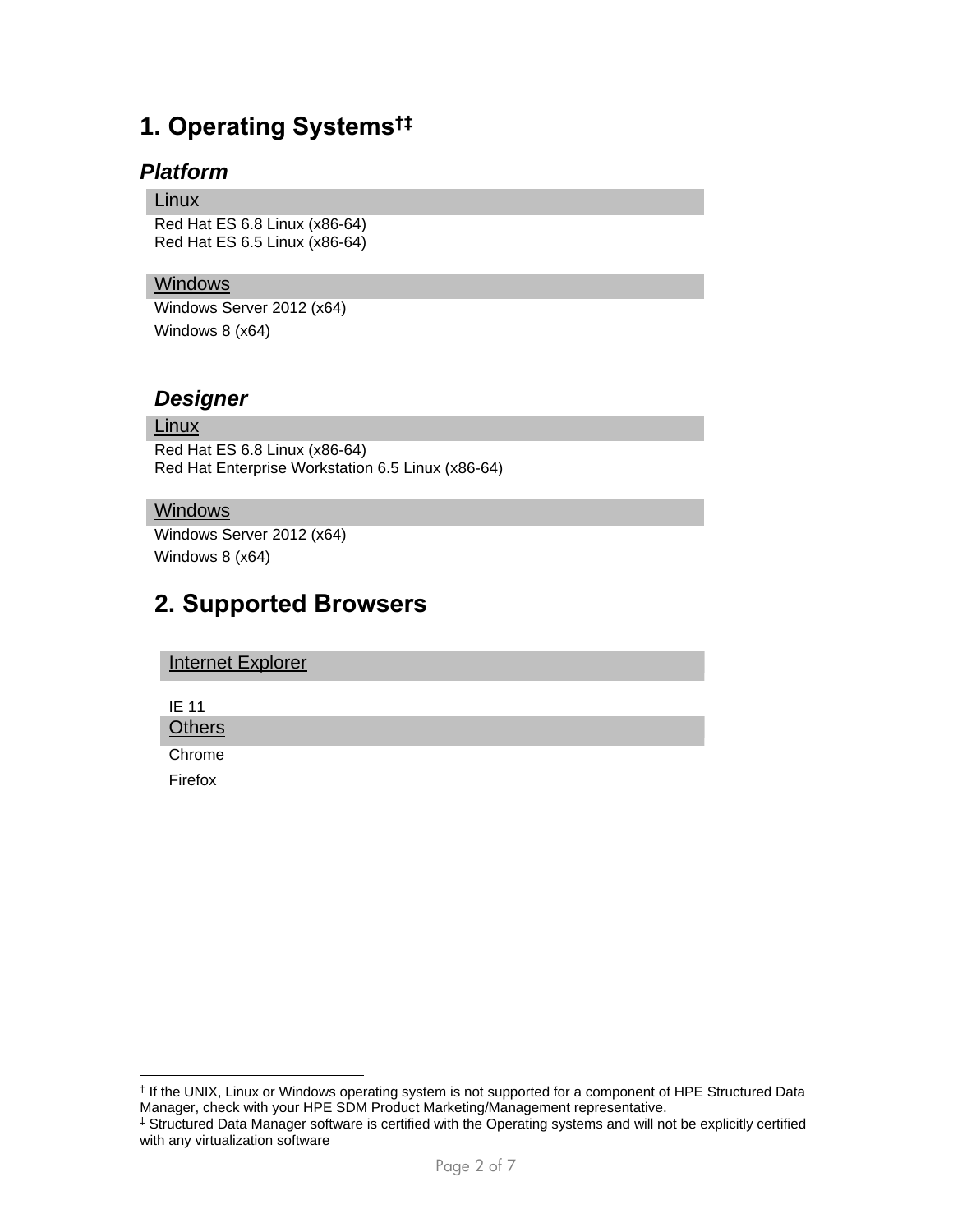# <span id="page-2-0"></span>**3. Databases §**

### *Data Movement (archive & reload)*

#### **Oracle**

Oracle 12c – including multitenant architecture (12.1.0.2 for Linux, 12.1.0.1 for Windows) Oracle 11g (11.2.0.4) Oracle 10g (10.2.0.4) Oracle 9i (9.2.0.6)

#### SQL Server

SQL Server 2014 SQL Server 2012 SQL Server 2008 R2 SQL Server 2008 SQL Server 2005 Enterprise Edition SP4

### **Vertica**

Vertica 7.0.0 and Vertica JDBC driver 6.1.2 (as Archive target and Data Access ONLY)

### Sybase

12.5 and 15.0 (DB to File ONLY)

### D<sub>B2</sub>

9.7

#### JDBC

Any JDBC connection (DB to File ONLY)

### *For use as Repository*

#### **Oracle**

Oracle 12c – including multitenant architecture (12.1.0.2 for Linux, 12.1.0.1 for Windows) Oracle 11g (11.2.0.4) **SQL Server** 

SQL Server 2014 SQL Server 2012 SQL Server 2008 R2

#### **PostgreSQL**

PostgreSQL 9.5

## *Archive Query Server Cache*

**PostgreSQL** 

 $\overline{a}$ 

PostgreSQL 9.5

<sup>§</sup> The source database from which and the target database to which you are archiving can be different instances on different machines. However, the archive source and target databases should be of the same technology, and the target database's version (including patch level) should be the same or higher than the source.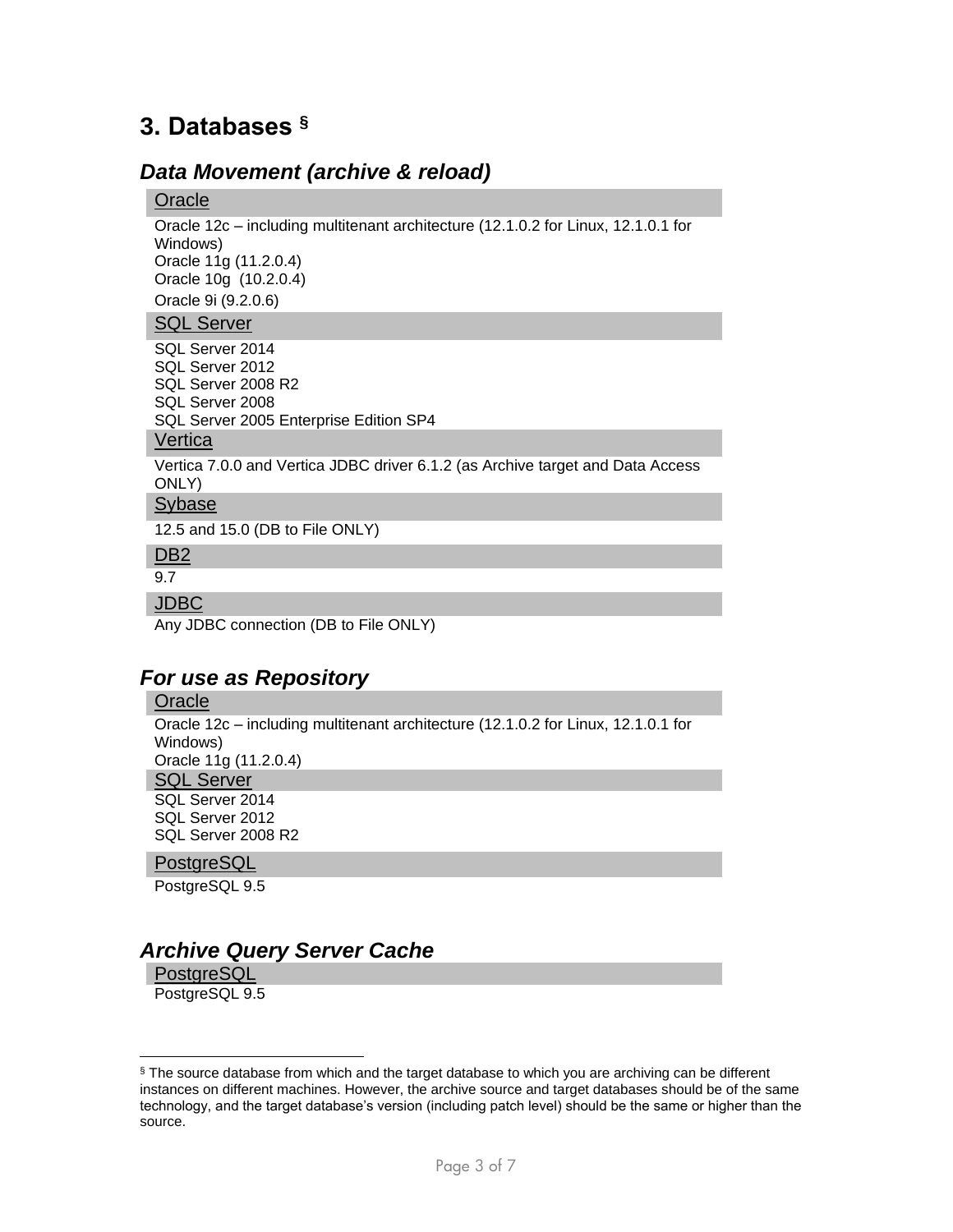# <span id="page-3-0"></span>**4. Free Text Search**

| $\overline{1}$<br><u>IDOL</u> |  |  |
|-------------------------------|--|--|
| 10.7                          |  |  |
| <u>Solr</u>                   |  |  |
| 6.5.1                         |  |  |

# <span id="page-3-1"></span>**5. Storage Adapters for Database to File Archiving**

### Autonomy Archive

HPE Autonomy Consolidated Archive in cloud (Digital Safe) 7.8.2

# <span id="page-3-2"></span>**6. Cloud Platforms**

Amazon Simple Storage Service (Amazon S3)

# <span id="page-3-3"></span>**7. Records Manager Targets**

HPE Records Manager 8.2 HPE Content Manager 9.1

# **8. Masking Server**

HPE Secure Enterprise

# <span id="page-3-4"></span>**9. Enterprise Applications**

## *Oracle E-Business Suite*

See [Integration Packs](#page-4-0)

## *PeopleSoft Enterprise*

See [Integration Packs](#page-5-0)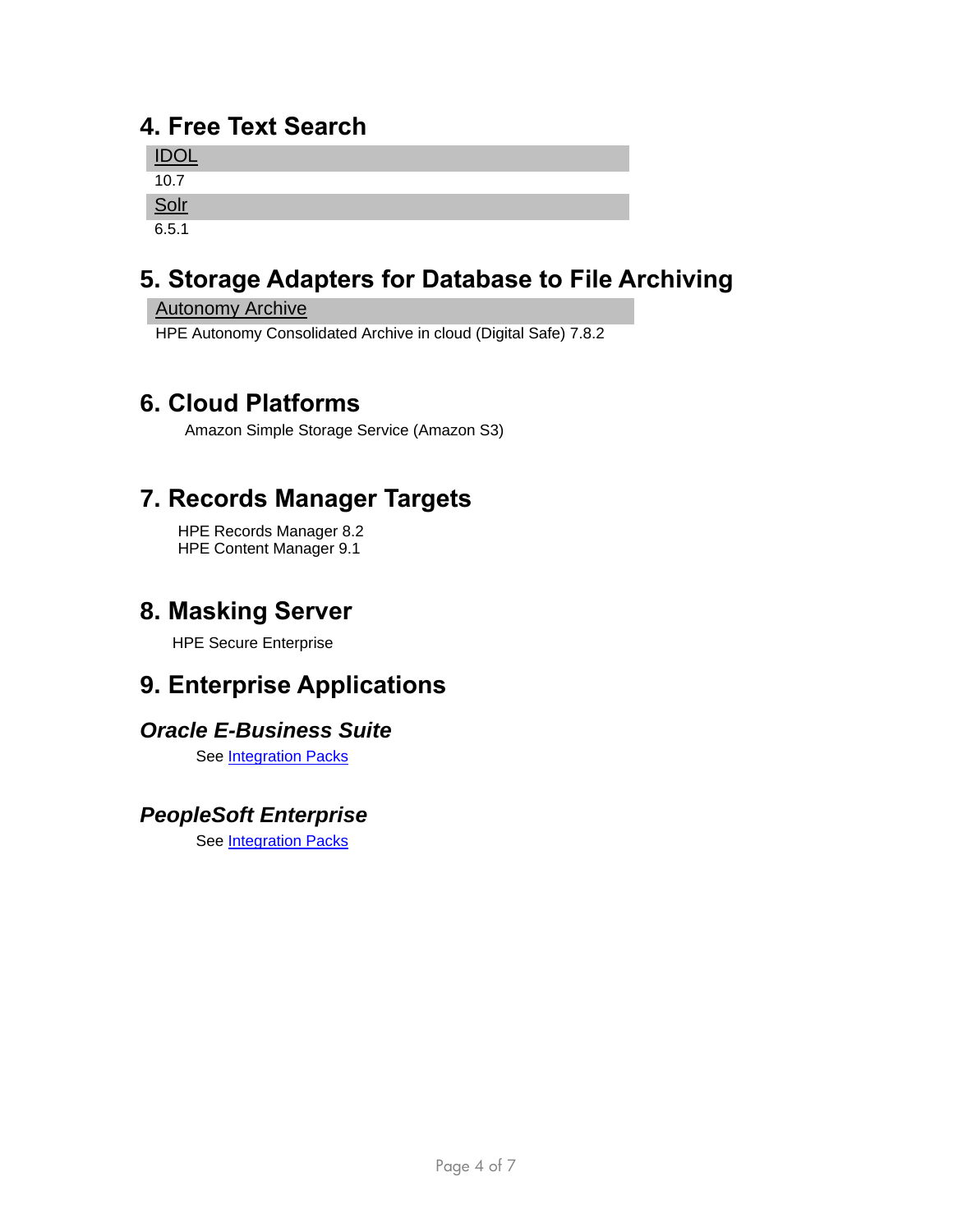# **10. Integration Packs**

HPE Structured Data Manager software provides pre-built modules ('Integration Packs') for some of the Enterprise Applications. These Integration Packs allow for rapid implementation in environments running the Enterprise Applications, and address the most common high-growth areas in those applications.

Each Integration Pack supports a specific version of the supported Enterprise Application, as detailed in the tables below. If your version is not supported, please check with your HPE Structured Data Manager software Product Marketing/Management representative: pre-built modules can be made available according to demand. Additionally, HPE Software Professional Services Organization can deliver services-based solutions to address other areas with these Enterprise Applications, including custom tables.

## <span id="page-4-0"></span>*Structured Data Manager Integration Packs for Oracle E-Business Suite*

Database to Database modules for HPE Structured Data Manager release 7.51

#### **E-Business suite R12**

SDM 7.51 EBS Integration Pack certified on Oracle Database version 11.2.0.4, and 12.2.0.5

| Code        | <b>Name</b>                         | 12.2.5     | 12.2.4     | 12.2.3     | 12.1.3     | 11.5.10.2 $^{\circ}$ |
|-------------|-------------------------------------|------------|------------|------------|------------|----------------------|
| <b>APPO</b> | Payables and Purchasing             | Yes        | Yes        | Yes        | Yes        | <b>Yes</b>           |
| AR          | Receivables                         | Yes        | Yes        | Yes        | <b>Yes</b> | <b>Yes</b>           |
| <b>ASO</b>  | Quotes                              | <b>Yes</b> | Yes        | Yes        | <b>Yes</b> | <b>Yes</b>           |
| <b>AX</b>   | <b>Global Accounting</b>            | N/A        | N/A        | N/A        | N/A        | <b>Yes</b>           |
| CC          | <b>Inventory Cycle Count</b>        | <b>Yes</b> | <b>Yes</b> | Yes        | <b>Yes</b> | <b>Yes</b>           |
| <b>CE</b>   | Cash Management                     | <b>Yes</b> | Yes        | Yes        | <b>Yes</b> | <b>Yes</b>           |
| <b>CI</b>   | Cost Information                    | <b>Yes</b> | Yes        | Yes        | Yes        | <b>Yes</b>           |
| <b>CN</b>   | Incentive Compensation              | <b>Yes</b> | Yes        | Yes        | Yes        | <b>Yes</b>           |
| <b>CSC</b>  | <b>Service Counters</b>             | Yes        | Yes        | Yes        | Yes        | <b>Yes</b>           |
| <b>CSR</b>  | <b>Service Requests</b>             | Yes        | Yes        | Yes        | Yes        | <b>Yes</b>           |
| <b>CU</b>   | <b>Cost Update History</b>          | Yes        | Yes        | Yes        | Yes        | <b>Yes</b>           |
| <b>FA</b>   | <b>Assets Depreciation</b>          | Yes        | Yes        | Yes        | <b>Yes</b> | <b>Yes</b>           |
| GL          | General Ledger                      | Yes        | Yes        | Yes        | Yes        | <b>Yes</b>           |
| <b>INV</b>  | <b>Inventory Transactions</b>       | Yes        | Yes        | Yes        | Yes        | <b>Yes</b>           |
| <b>OKC</b>  | <b>Service Contracts</b>            | Yes        | Yes        | Yes        | <b>Yes</b> | <b>Yes</b>           |
| <b>OM</b>   | <b>Order Management</b>             | <b>Yes</b> | <b>Yes</b> | <b>Yes</b> | <b>Yes</b> | <b>Yes</b>           |
| <b>OPM</b>  | <b>Oracle Process Manufacturing</b> | <b>Yes</b> | Yes        | <b>Yes</b> | <b>Yes</b> | <b>Yes</b>           |
| PA          | Projects                            | Yes        | Yes        | Yes        | Yes        | Yes                  |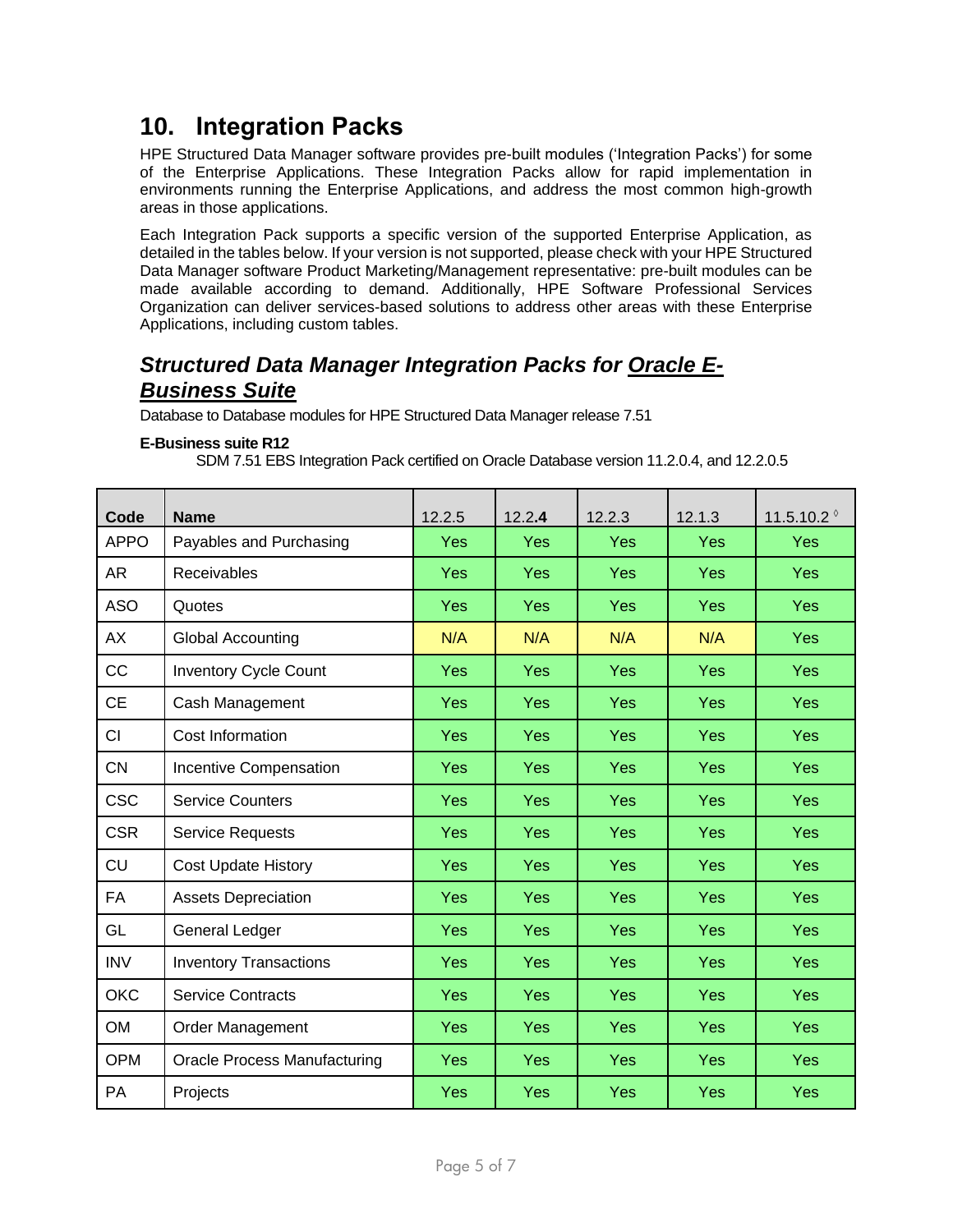| Code       | <b>Name</b>           | 12.2.5     | 12.2.4 | 12.2.3 | 12.1.3 | 11.5.10.2 $^{\circ}$ |
|------------|-----------------------|------------|--------|--------|--------|----------------------|
| <b>WF</b>  | Workflow**            | Yes        | Yes    | Yes    | Yes    | Yes                  |
| <b>WIP</b> | Work in Process       | <b>Yes</b> | Yes    | Yes    | Yes    | Yes                  |
| <b>XLA</b> | Sub ledger Accounting | Yes        | Yes    | Yes    | Yes    | N/A                  |

## <span id="page-5-0"></span>*Structured Data Manager Integration Packs for PeopleSoft Enterprise*

Database to Database modules for HPE Structured Data Manager release 7.51

#### **PeopleSoft 9.2∞**

SDM 7.51 PSFT Integration Pack certified on Oracle Database version 11.2.0.4.

| <b>Suite</b> | Code          | <b>Name</b>                  | 9.2       | 9.1        | 9.0        | 8.9        |
|--------------|---------------|------------------------------|-----------|------------|------------|------------|
| <b>FSCM</b>  | AM            | Asset Management             | Yes       | Yes        | Yes        | Yes        |
| <b>FSCM</b>  | AP            | <b>Accounts Payable</b>      | Yes       | Yes        | <b>Yes</b> | <b>Yes</b> |
| <b>FSCM</b>  | AR            | <b>Accounts Receivables</b>  | Yes       | <b>Yes</b> | <b>Yes</b> | <b>Yes</b> |
| <b>FSCM</b>  | BI            | <b>Billing</b>               | Yes       | Yes        | Yes        | Yes        |
| <b>FSCM</b>  | GL            | General Ledger               | Yes       | Yes        | Yes        | Yes        |
| <b>FSCM</b>  | <b>INV</b>    | <b>Inventory Shipment</b>    | Yes       | <b>Yes</b> | <b>Yes</b> | Yes        |
| <b>FSCM</b>  | <b>INVTRX</b> | <b>Inventory Transaction</b> | Yes       | Yes        | Yes        | <b>Yes</b> |
| <b>FSCM</b>  | <b>OM</b>     | <b>Order Management</b>      | Yes       | Yes        | <b>Yes</b> | Yes        |
| <b>FSCM</b>  | PO            | Purchasing                   | Yes       | <b>Yes</b> | Yes        | <b>Yes</b> |
| <b>FSCM</b>  | PC            | Projects                     | Yes       | Yes        | Yes        | Yes        |
| <b>CRM</b>   | <b>OC</b>     | Order Capture                | <b>No</b> | Yes        | <b>No</b>  | <b>No</b>  |
| <b>CRM</b>   | <b>RC</b>     | Call Center                  | <b>No</b> | Yes        | <b>No</b>  | <b>No</b>  |
| <b>CRM</b>   | <b>RF</b>     | <b>Field Services</b>        | <b>No</b> | Yes        | <b>No</b>  | <b>No</b>  |
| <b>HCM</b>   | <b>PY</b>     | Payroll                      | Yes       | Yes        | <b>Yes</b> | Yes        |
| <b>HCM</b>   | <b>BA</b>     | <b>Benefits</b>              | Yes       | Yes        | Yes        | <b>Yes</b> |
| <b>HCM</b>   | <b>TL</b>     | Time & Labor                 | Yes       | Yes        | Yes        | Yes        |

-

<sup>\*\*</sup> Workflow module requires at least at version 11.2.0.4 due to Oracle's limitation in handling UDTs.

**<sup>◊</sup>** OEBS 11.5.10.2 certified on DB 11.2.0.4 and SDM 7.51.

**<sup>∞</sup>** PeopleSoft 9.2 is certified with People tools version 8.53

Note: PeopleSoft Enterprise Pre-Packaged Cartridges are supported against Oracle databases only. Check the Database section of HPE Structured Data Manager Platform Certification Matrix to confirm you are on a supported Oracle version